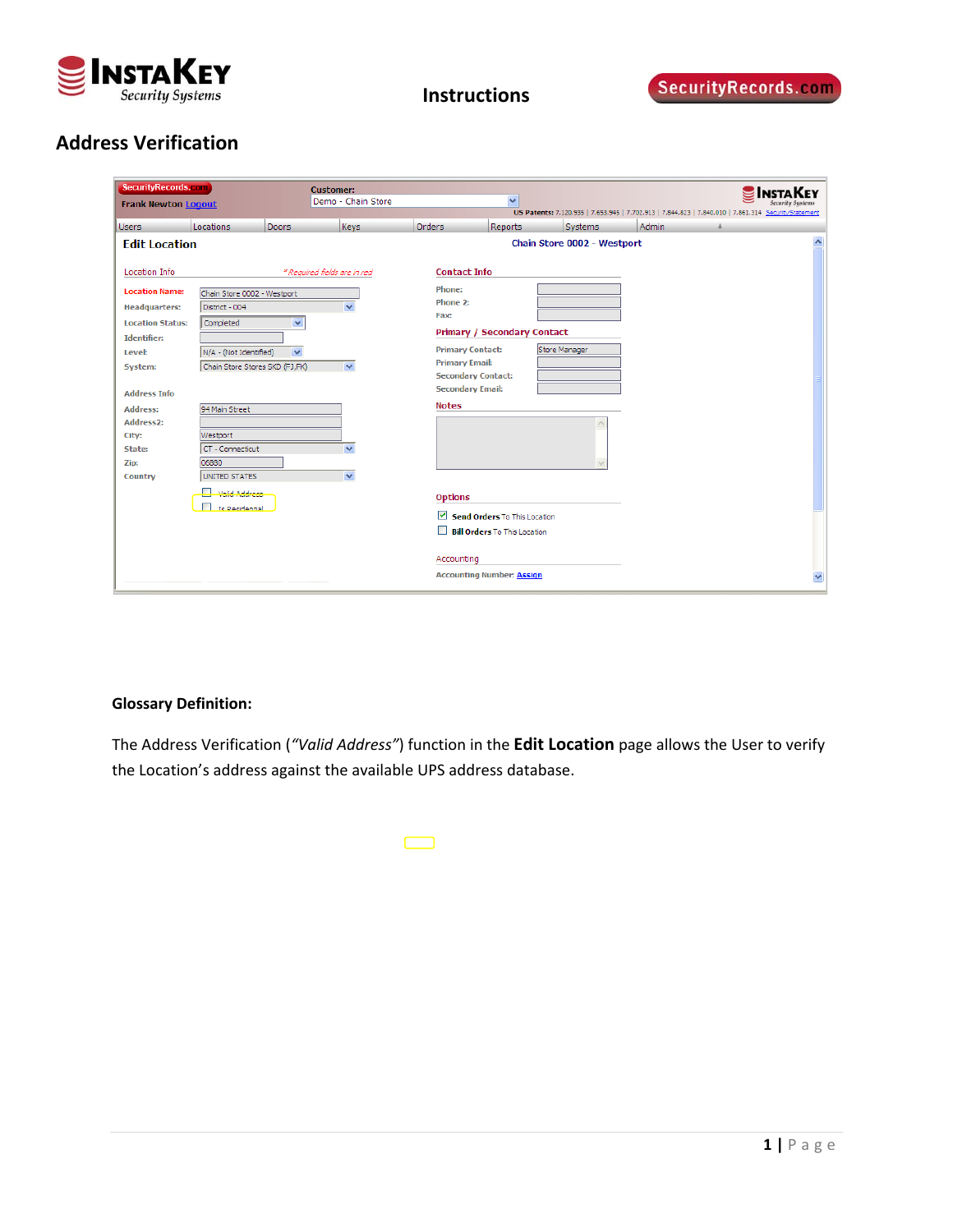

## **Procedure:**

- **Step 1:** The "Valid Address" toggle box must be unchecked. Click the **Update Location** button. The software will then automatically match the input address against the UPS address database listing and display a pop‐up box called **UPS Address List**. If the address is the same as the one in the Location detail, then check the "Valid Address" toggle box and click **Update Location** again. This validates the address as legitimate.
- **Step 2:** If the address in SecurityRecords.com does not match, click "*Select*" for the address from the **UPS Address List** pop‐up box to replace the incorrect address. The **UPS Address List** pop‐up box will close automatically and reference that the "Address has been validated." Then, click **Update Location** again.

| <b>Address Info</b>          |                                                                                                                                                  | <b>UPS Address List</b><br>х                                                          |  |  |  |
|------------------------------|--------------------------------------------------------------------------------------------------------------------------------------------------|---------------------------------------------------------------------------------------|--|--|--|
| <b>Address:</b>              | 94 Main Street                                                                                                                                   |                                                                                       |  |  |  |
| Address2:                    |                                                                                                                                                  | select 94 MAIN ST WESTPORT CT 06880                                                   |  |  |  |
| City:                        | Westport                                                                                                                                         |                                                                                       |  |  |  |
| State:                       | v<br>CT - Connecticut                                                                                                                            |                                                                                       |  |  |  |
| Zip:                         | 06880                                                                                                                                            |                                                                                       |  |  |  |
| Country                      | UNITED STATES<br>$\checkmark$                                                                                                                    |                                                                                       |  |  |  |
|                              | Valid Address <sup>**</sup><br>n<br>$\Box$ Is Residential<br>Please select a valid address from the UPS list above or check valid address if you | <b>Options</b><br>Send Orders To This Location<br><b>Bill Orders</b> To This Location |  |  |  |
| know the address is correct. |                                                                                                                                                  |                                                                                       |  |  |  |
|                              |                                                                                                                                                  | Accounting                                                                            |  |  |  |
| Update Location              | Delete Location<br>Cancel                                                                                                                        | <b>Accounting Number: Assign</b>                                                      |  |  |  |
|                              |                                                                                                                                                  |                                                                                       |  |  |  |

| <b>Valid Address</b>                             |
|--------------------------------------------------|
| <b>Is Residential</b>                            |
| Address has been validated. Please click update. |
| Delete Location   Cancel<br>Update Location      |